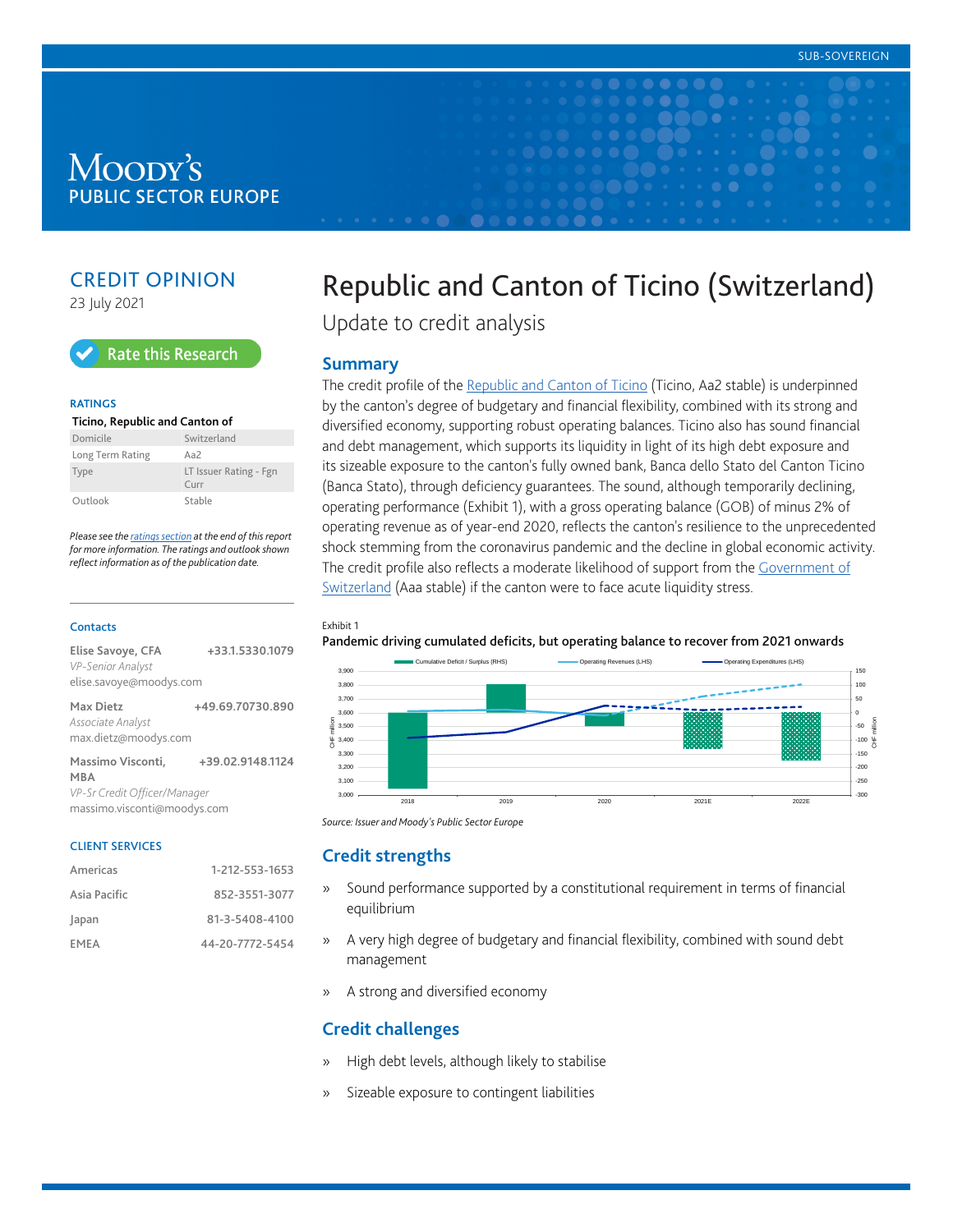# **Rating outlook**

The stable rating outlook reflects our expectation that the Republic and Canton of Ticino will return to financial equilibrium from 2023 onwards. The canton's prudent and flexible budgetary management further supports the stable outlook.

# **Factors that could lead to an upgrade**

A combination of the following could have positive rating implications: a positive GOB, amounting to and stabilising at a double-digit percentage of operating revenue; and a sustained reduction in leverage.

# **Factors that could lead to a downgrade**

Negative pressure could be exerted on the rating by one or a combination of the following: a substantially higher-than-expected net direct and indirect debt (NDID)-to-revenue ratio; and significant financial pressure arising from contingent liabilities.

# **Key indicators**

Exhibit 2 Republic and Canton of Ticino Year ending 31 December

|                                                           | 2018   | 2019   | 2020   | 2021E  | 2022E  |
|-----------------------------------------------------------|--------|--------|--------|--------|--------|
| Net Direct and Indirect Debt as a % of Operating Revenues | 88.4   | 84.6   | 88.1   | 84.8   | 82.9   |
| Financing Surplus (Deficit) as % of Total Revenues        | $-2.6$ | $-2.9$ | $-8.8$ | $-3.9$ | $-2.0$ |
| Gross Operating Balance as a % of Operating Revenues      | 5.4    | 4.5    | $-2.0$ | 2.7    | 4.3    |
| Interest Payments as a % of Operating Revenues            | 0.6    | 0.6    | 0.6    | 0.5    | 0.5    |
| Intergovernmental Revenues as a % of Operating Revenues   | 29.1   | 29.1   | 30.7   | 31.8   | 31.0   |
| Capital Expenses as a % of Total Expenses                 | 11.0   | 10.1   | 9.2    | 9.4    | 9.0    |
| GDP per capita as a % of national average                 | 104.0  | 104.8  | 104.8  | 104.8  | 105.9  |

We adjusted our calculation of indirect debt to include our estimate of Ticino's pension fund (IPCT) liabilities to reach a coverage ratio of 80% on top of the debt-like amount sized in 2013. *Sources: Issuer, National Statistics Office and Moody's Public Sector Europe*

# **Detailed credit considerations**

The credit profile of the Republic and Canton of Ticino, as expressed in its Aa2 stable rating, combines a Baseline Credit Assessment (BCA) of aa2 and a moderate likelihood of extraordinary support from the Swiss Confederation in the event the canton faces acute liquidity stress.

#### **Baseline Credit Assessment**

## Sound financial performance supported by a constitutional requirement in terms of financial equilibrium

Ticino's constitutional law requires it to maintain a long-term operating financial equilibrium, a credit positive. The cantonal government has put in place a financial plan focused on spending reductions, which allowed Ticino to reach financial equilibrium during 2017-19 (Ticino actually reported a positive result of 4.5% of operating revenue in 2019). The pandemic strained the canton's financials in 2020 through additional costs (CHF100 million) and losses in revenue (CHF130 million), leading to a gross operating deficit of around CHF70 million, or minus 2% of its operating revenue (Exhibit 2)<sup>[1](#page-5-1)</sup>. Taking into account capital revenue and expenditure, the canton recorded a financing deficit of 8.8% of total revenue in 2020.

<span id="page-1-0"></span>In 2021, coronavirus-related expenses are forecast at CHF57 million, while losses in revenue should not exceed CHF5 million, leading to a GOB surplus of CHF100 million, or 2.7% of operating revenue, also supported by Ticino's diversified economy, which is likely to grow by 3.5% in the year. We expect revenue to grow further in line with the economic recovery, while the canton will be containing operating expenditure growth, bringing GOB close to pre-crisis levels, at 4.3% of operating revenue, in 2022. As for capital revenue and expenditure, we expect the canton to stabilise its gross capital spending around CHF250 million, with financing deficits estimated at around 4% and 2% of total revenue in 2021 and 2022, respectively, with a return to balanced financial performance likely in 2023.

This publication does not announce a credit rating action. For any credit ratings referenced in this publication, please see the ratings tab on the issuer/entity page on www.moodys.com for the most updated credit rating action information and rating history.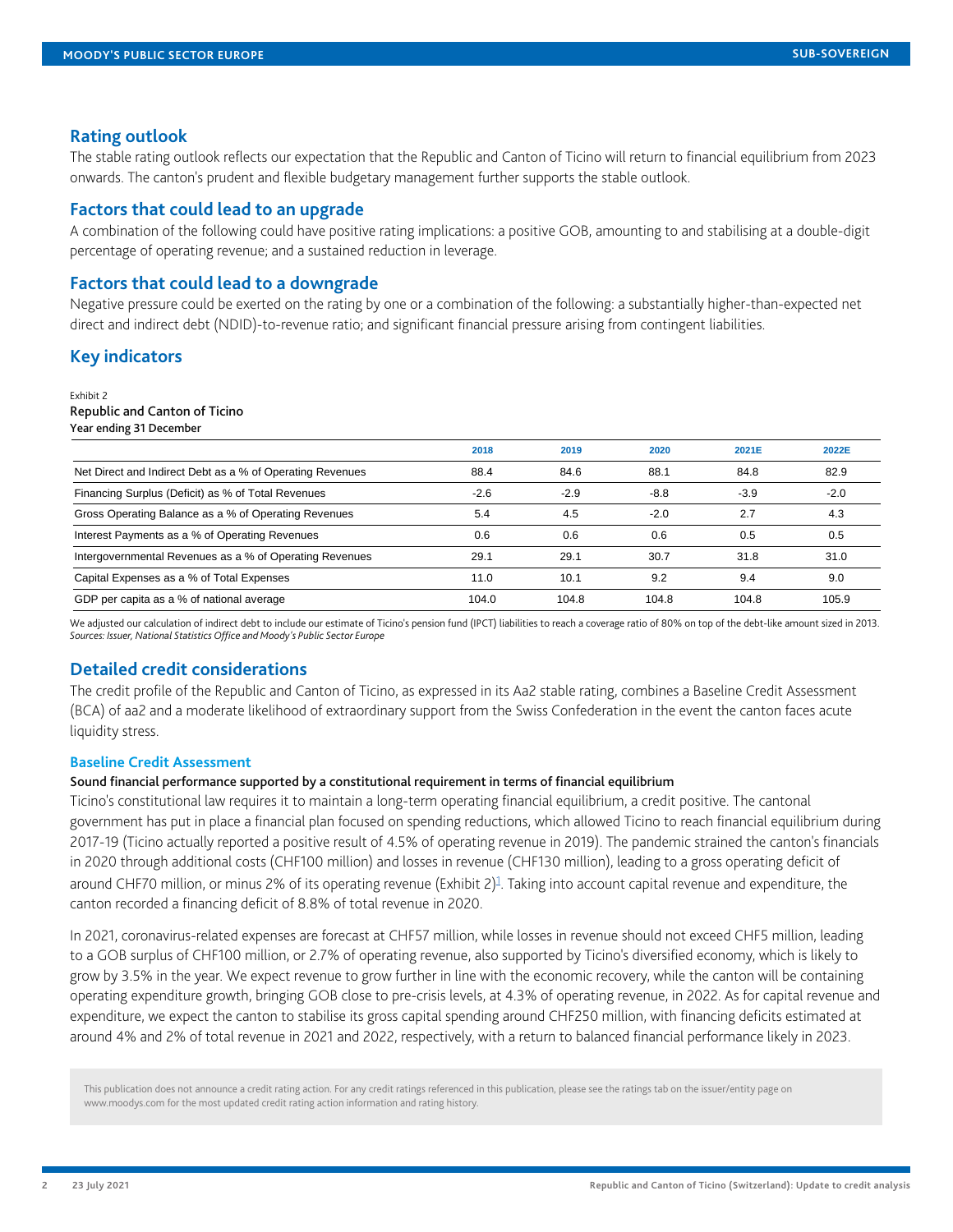#### Exhibit 3



Pandemic-induced fall in operating revenue and increase in expenditure resulted in a gross operating deficit in 2020, but operating performance to gradually improve again

*Sources: Issuer and Moody's Public Sector Europe*

Ticino started executing a spending review designed to reach an annual surplus, which was achieved in 2017 after years of deficits, one year ahead of its target. In 2019, Ticino's annual surplus was positive at CHF60.3 million, while the canton realised an extraordinary asset revaluation the same year. Hence, the canton absorbed its cumulated deficits, registering a surplus of CHF102.8 million (2.8% of operating revenue) that year. However, because of the extraordinary circumstance described above, Ticino is returning to a cumulated deficit after recording a larger deficit in 2020. We anticipate that the cumulated deficits will continue to grow until 2022 due to further, yet thanks to the canton's commitment to fiscal consolidation and ongoing spending reviews gradually decreasing, deficits over the next two years (Exhibit 1).

We foresee persistently high, although manageable, future demand for healthcare and social services, reflecting Ticino's ageing population. Although the ongoing pandemic requires higher spending, the canton does not expect this to translate into a structural increase. We also note that the canton's hospital (Ente Ospedaliero Cantonale [EOC]) is suffering from revenue losses during the pandemic as surgeries and other medical interventions had to be postponed. However, we expect EOC's revenue to return to pre-crisis levels with the hospital's operations returning to normal, thereby demonstrating the entity's structurally strong situation. Overall, we consider Ticino's plan credible and expect revenue growth to exceed expenditure growth, contributing to continuous positive GOBs over the next two years. The trend of generating positive GOB demonstrates Ticino's strong stance towards achieving and maintaining long-term financial equilibrium.

#### A very high degree of budgetary and financial flexibility, combined with sound debt management

Ticino's very low tax rates provide it a significant financial buffer. The canton, like its peers, has unlimited autonomy in setting tax rates and exerts full control over its costs, which gives it a high degree of fiscal flexibility. Ticino also has good access to capital markets, including the short-term money market.

Tax receipts accounted for 60.3% of the canton's revenue, followed by intergovernmental transfers (30.7%) and other revenue (8.9%) in 2020 (respectively 63.4%, 30.7% and 7.4% in 2019). Under the Swiss fiscal system, the federal government, the cantons and the municipalities all levy separate personal income taxes and corporate taxes. Ticino has complete freedom to set the rate for cantonal personal income tax and corporate tax, which account for the highest proportion of total tax payments.

General purpose grants account for 55% of Ticino's intergovernmental transfers. Ticino also benefits from a robust inter-cantonal revenue equalisation system, which ensures a stable annual GOB. Budgetary flexibility is more limited on the expenditure side because of costs associated with the canton's ageing population.

Ticino takes a proactive approach to treasury and debt management. Treasury budgets are carefully planned in advance through the fiscal year. As of year-end 2020, the canton had access to CHF3.5 billion of uncommitted credit lines with 30 banks and supranational organisations. The credit lines are renewable and have a maturity of between one week and 12 months. As of year-end 2020, the canton had used CHF580 million of short-term debt – thereby temporarily exceeding the cantonal guideline to keep the share of shortterm debt below 20% of total debt – to cover tax deferrals the canton had granted during the pandemic.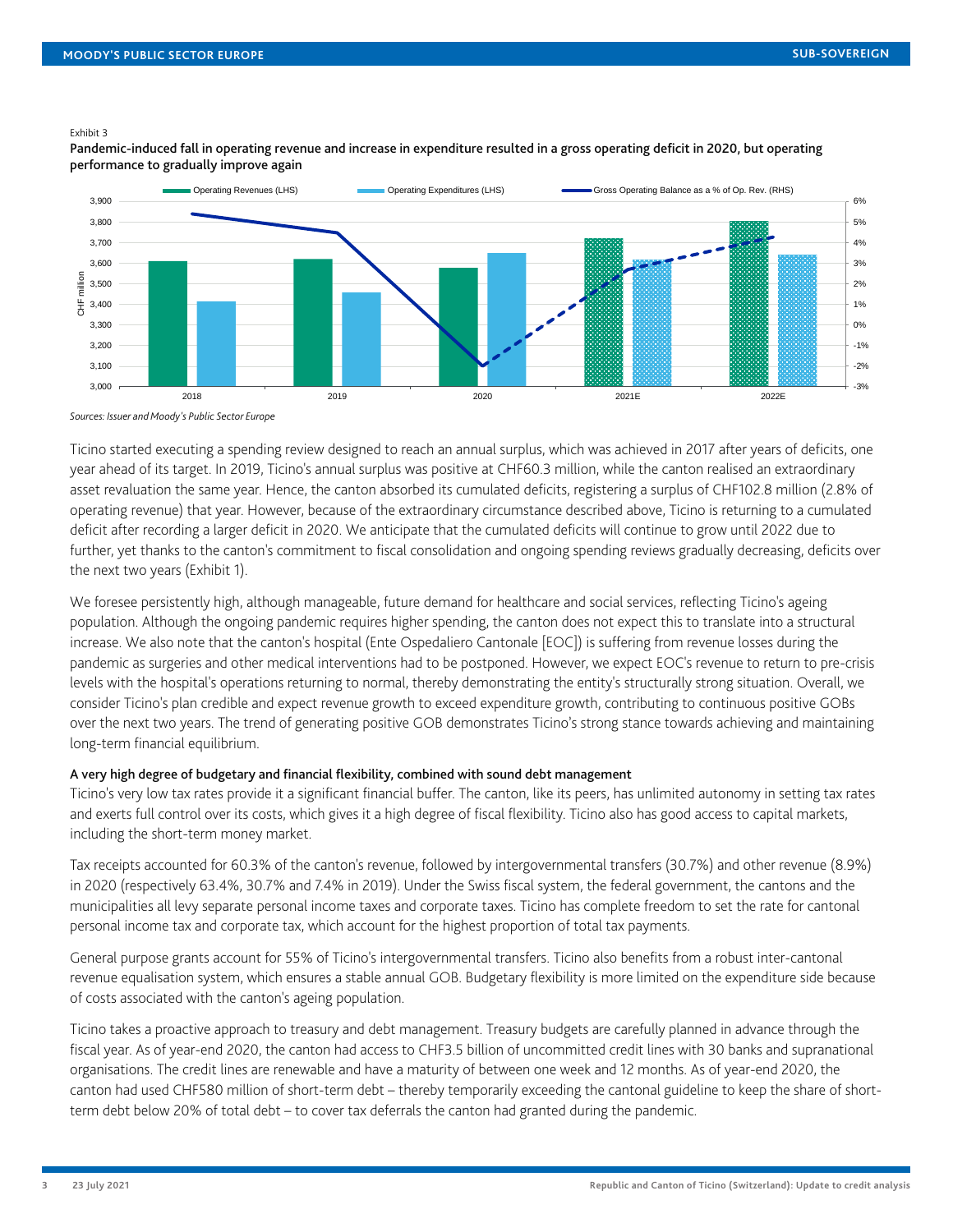Cash on hand stood at an adequate 2.1% of operating revenue in 2020. However, we do not consider the cash position as a challenge because of easy borrowing fostered by current negative interest rates environment.

## A strong and diversified economy

Ticino is a medium-sized canton, with a population of about 351,500 and a relatively diversified service-based economy. Ticino's per capita GDP is slightly above the national average (around 105%), but significantly above the EU28 average (over 250%). The canton's unemployment rate was 3.6% in 2020, higher than the Swiss average of 3.2%. Located in the southern part of Switzerland, Ticino shares its border with the [Region of Lombardy \(Italy\)](https://www.moodys.com/credit-ratings/Lombardy-Region-of-credit-rating-600049243) (Baa2 stable), the wealthiest region of Italy. Ticino's workforce includes about 65,000 skilled cross-border workers, a number that has increased over the last few years. Cantonal GDP is mainly driven by the service industry (around three quarters), followed by manufacturing. Trade, banking and real estate account for the bulk of Ticino's economic activity, although banking industry growth has slowed since the financial crisis. Industries most affected by the pandemic (restaurants and hospitality) have somewhat benefited from economic support and domestic travel, preventing a rise in insolvency rates in 2020.

Around 80% of Ticino's workforce is employed in the service industry, where trade, banking and tourism are the dominant sectors. The districts of the [City of Lugano](https://www.moodys.com/credit-ratings/Lugano-City-of-credit-rating-600017677) (Aa3 stable) and Mendrisio are key international hubs for import and export businesses, a strong source of potential growth. Ticino has particular strengths in raw material trading and fashion industry logistics, which help attract skilled workers. As a result of the economic dynamism, Ticino's operating revenue increased by 10.4% in 2015-19 although its tax rates remained unchanged.

Switzerland recorded a signifiant economic contraction in 2020, with real GDP shrinking 3% as a result of the pandemic and its knockon effects. We expect Switzerland's real GDP to recover in 2021 and 2022, with growth rates of 3% and 2.9%, respectively.

## High debt levels, although likely to stabilise

<span id="page-3-0"></span>In 2020, Ticino's NDID amounted to CHF3.1 billion, or 88.1% of realised operating revenue, which is higher than that of its national peers<sup>[2](#page-5-2)</sup>. The increase in debt because of the pandemic was moderate, and we deem this level of debt to be manageable, considering the current low interest rates and the canton's significant financial flexibility. We expect NDID amounts to stabilise over the next two years and as a percentage of operating revenue to decrease slightly from 2021 onwards. Over the next two to three years, we expect the canton to continue its deleveraging path. We also note that Ticino is pursuing a debt management avoiding very long tenor and targeting a smooth amortisation profile.

#### Exhibit 4



# Pandemic resulted in a moderate increase in debt in 2020, but debt level to stabilise

*Source: Issuer and Moody's Public Sector Europe*

As of year-end 2020, long-term direct debt accounted for 58% of Ticino's NDID, followed by indirect (24%) and short-term debt (18%). Indirect debt consists of a financial liability sized in 2013 to the cantonal pension fund with a fixed amortising schedule (amounting CHF403 million in 2020) aimed at funding up to 80% of the canton's pension obligations by 2051. Its pension liabilities are currently 70% funded including the canton's contributions under its current refinancing plan; we now include into the indirect debt our estimate of the additional coverage required to reach 80% of the cantonal pension fund liabilities, which is CHF323 million as of year-end 2020.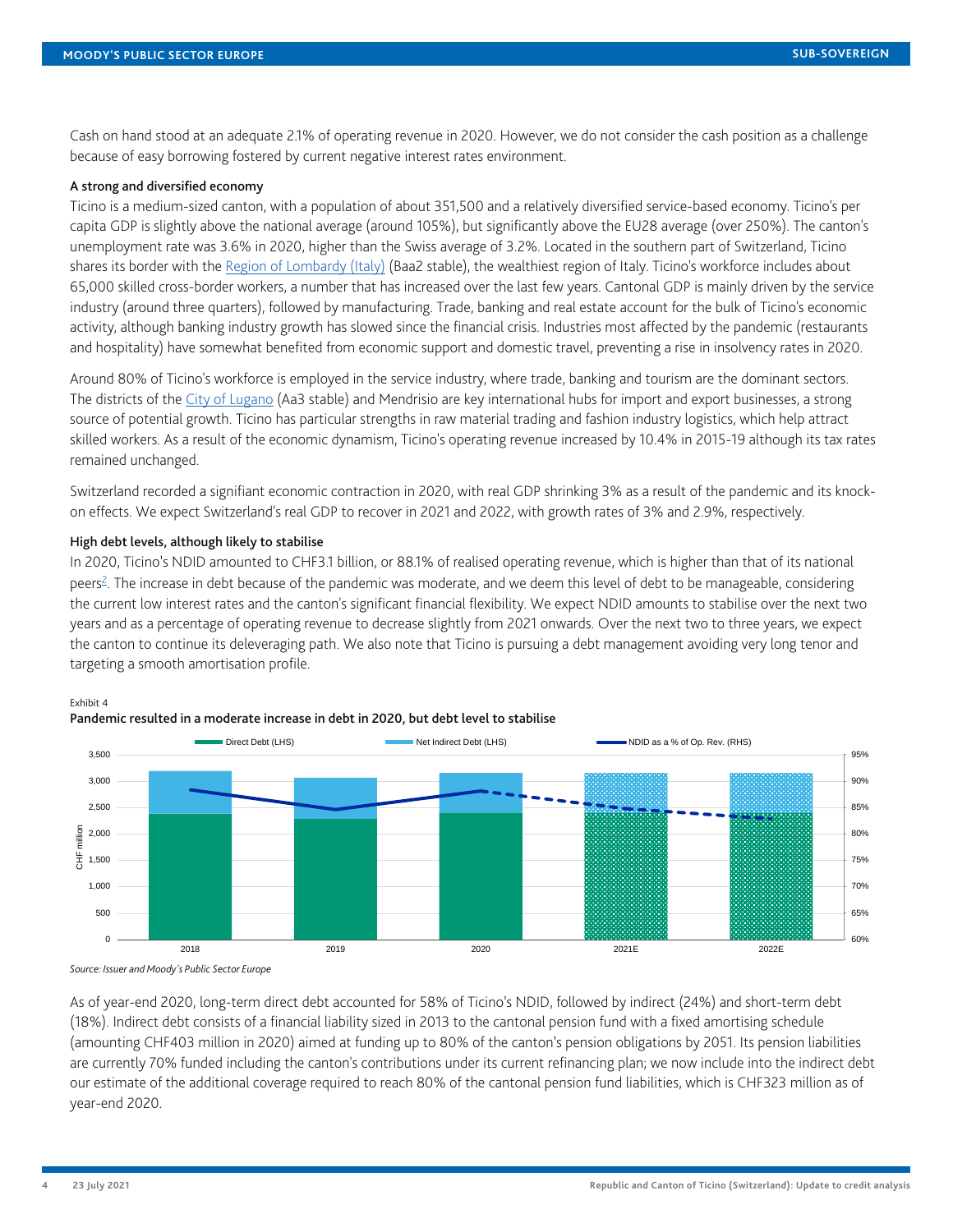## Sizeable exposure to contingent liabilities

Ticino owns 100% of Banca Stato and provides a full deficiency guarantee on the bank's liabilities (4.2x cantonal revenue). Banca Stato is an autonomous institution under public law, which aims to promote Ticino's economic development through mortgage lending and asset management. Its activities cover all the operations of a universal bank. Should the balance sheet of the bank expand, the value of cantonal guarantees will grow proportionally, a credit negative. However, the potential threat posed by Banca Stato is moderate because of its low-risk business profile, and the canton is further protected by its good access to the capital markets.

Ticino's exposure to contingent liabilities is also derived from its fully owned electricity wholesaler Azienda Elettrica Ticinese (AET). Ticino's exposure amounts to around CHF240 million. AET's institutional mandate is to guarantee the procurement of electricity for the canton at competitive prices. AET's leverage is currently low compared with that of Ticino, but should the debt of AET increase, Ticino's exposure to its subsidiary will increase, a credit negative. However, the risks posed by this contingent liability are low and manageable by Ticino.

Istituto di Previdenza del Cantone di Ticino (IPCT) is a public company aiming at serving the future pensions of Ticino's employees. Ticino guarantees the future payments of IPCT to its beneficiaries. In 2013, Ticino decided to register a CHF454.5 million liability (*debito di risanamento*) to meet the 80% legal minimal coverage by year-end 2051. This amount amortises every year based on a fixed amortisation schedule (interest and principal) and was at CHF403 million in 2020. As described above, this amount is already recorded in Ticino's indirect debt as well as the remaining funding gap to attain a coverage ratio of 80%. We view Ticino's exposure to the remaining unfunded part of its pension fund (20%), which corresponds to around 44% of its operating revenue, as a contingent liability. As Ticino can change the pension levels retroactively with a law, this could lead to a lower disbursement – thereby reducing liabilities – in case of need.

## **Extraordinary support considerations**

Ticino has a moderate likelihood of receiving extraordinary support from the Swiss Confederation, reflecting our assessment of the risk to the Swiss Confederation's reputation if the canton were to default. This reflects Swiss cantons' ample autonomy, and the strongly decentralised relationship between the cantons and the Swiss Confederation.

# **ESG considerations**

# **How environmental, social and governance (ESG) risks inform our credit analysis of Ticino**

We take account of the impact of the ESG factors when assessing sub-sovereign issuers' economic and financial strength. In the case of Ticino, the significance of ESG factors to the credit profile is as follows:

Environmental risks are not material to Ticino's rating. It has a very limited exposure to flood risk; nevertheless, it is not material given that the higher-tier governments would provide support in such a scenario.

Social considerations are not material to the canton's rating. Budgetary pressures can emerge from increased social spending, but the provision of public services does not face material risks. We view the coronavirus pandemic as a social risk under our ESG framework, given the substantial implications for public health and safety. For Ticino, the shock transmits mainly through lower tax revenue and an increase in spending policies, particularly in the healthcare sector.

Governance considerations are material to Ticino's rating. The canton uses prudent financial planning, which is transparent and predictable.

Further details are provided in the Detailed credit considerations section above. Our approach to ESG is explained in our cross-sector methodology, [General Principles for Assessing ESG Risks.](https://www.moodys.com/researchdocumentcontentpage.aspx?docid=PBC_1263068)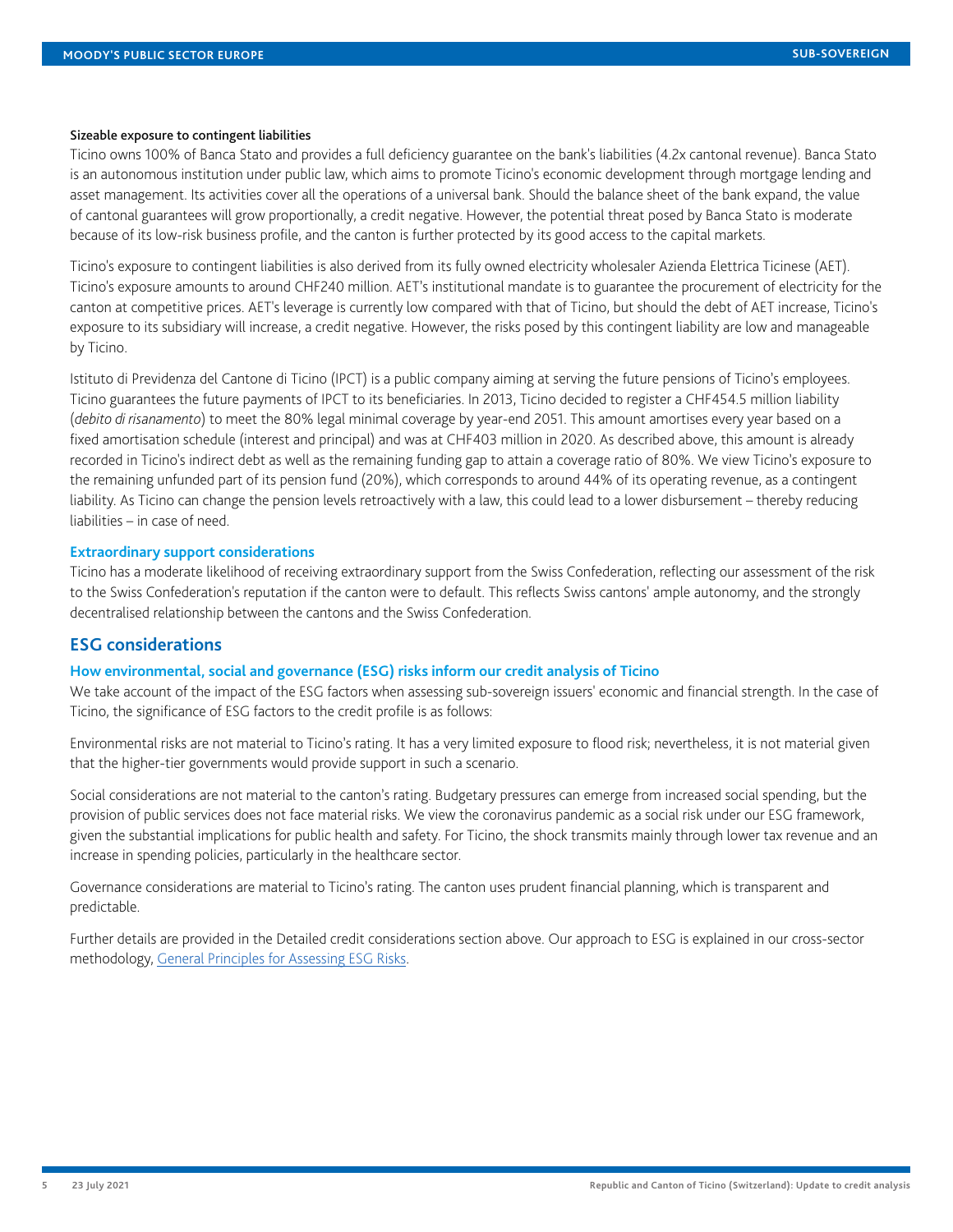# **Rating methodology and scorecard factors**

The assigned BCA of aa2 is close to the scorecard-indicated BCA of aa1. The one-notch differential reflects a number of factors that the scorecard does not capture. These include the potential pressure that might arise from the canton's contingent liabilities.

The matrix-generated BCA of aa1 reflects an Idiosyncratic Risk score of 2 (presented below) on a 1-9 scale, where 1 is the strongest relative credit quality and 9 the weakest; and a Systemic Risk score of Aaa, as reflected in the Swiss bond rating (Aaa stable).

For details about our rating approach, please refer to [Rating Methodology: Regional and Local Governments,](https://www.moodys.com/researchdocumentcontentpage.aspx?docid=PBC_1091595) published on 16 January 2018.

#### Exhibit 5

# Republic and Canton of Ticino

Regional and Local Governments

| <b>Baseline Credit Assessment - Scorecard</b> | <b>Score</b> | <b>Value</b> | <b>Sub-factor Weighting</b> |      | <b>Sub-factor Total Factor Weighting</b> | <b>Total</b> |
|-----------------------------------------------|--------------|--------------|-----------------------------|------|------------------------------------------|--------------|
| <b>Factor 1: Economic Fundamentals</b>        |              |              |                             | 3.80 | 20%                                      | 0.76         |
| Economic Strength [1]                         | 5            | 104.77%      | 70%                         |      |                                          |              |
| <b>Economic Volatility</b>                    |              |              | 30%                         |      |                                          |              |
| <b>Factor 2: Institutional Framework</b>      |              |              |                             |      | 20%                                      | 0.20         |
| Legislative Background                        |              |              | 50%                         |      |                                          |              |
| <b>Financial Flexibility</b>                  |              |              | 50%                         |      |                                          |              |
| <b>Factor 3: Financial Position</b>           |              |              |                             | 3.50 | 30%                                      | 1.05         |
| Operating Margin [2]                          | 5            | 0.91%        | 12.5%                       |      |                                          |              |
| Interest Burden [3]                           |              | 0.60%        | 12.5%                       |      |                                          |              |
| Liquidity                                     |              |              | 25%                         |      |                                          |              |
| Debt Burden [4]                               |              | 88.11%       | 25%                         |      |                                          |              |
| Debt Structure [5]                            |              | 24.11%       | 25%                         |      |                                          |              |
| <b>Factor 4: Governance and Management</b>    |              |              |                             |      | 30%                                      | 0.30         |
| Risk Controls and Financial Management        |              |              |                             |      |                                          |              |
| Investment and Debt Management                |              |              |                             |      |                                          |              |
| Transparency and Disclosure                   |              |              |                             |      |                                          |              |
| <b>Idiosyncratic Risk Assessment</b>          |              |              |                             |      |                                          | 2.31(2)      |
| <b>Systemic Risk Assessment</b>               |              |              |                             |      |                                          | Aaa          |
| Suggested BCA                                 |              |              |                             |      |                                          | aa1          |

[1] Local GDP per capita as a percentage of national GDP per capita.

[2] Gross operating balance/operating revenue.

[3] Interest payments/operating revenue.

[4] Net direct and indirect debt/operating revenue.

[5] Short-term direct debt/total direct debt.

*Source: Moody's Investors Service, Fiscal 2020*

# <span id="page-5-0"></span>**Ratings**

Exhibit 6

| Category                       | <b>Moody's Rating</b>     |
|--------------------------------|---------------------------|
| TICINO, REPUBLIC AND CANTON OF |                           |
| Outlook                        | Stable                    |
| <b>Issuer Rating</b>           | Aa2                       |
| Senior Unsecured -Dom Curr     | $\Delta$ a $\overline{2}$ |

*Source: Moody's Investors Service*

# **Endnotes**

- <span id="page-5-1"></span>[1](#page-1-0) Ticino makes its accounting based on deferred taxes (*Steuerabgrenzung*) so that its 2020 accounts already reflect the impact of the pandemic on its revenue, while most Swiss cantons do their financial reporting based on either an accrual or a cash basis, which implies there is a lag in the recognition of the impact on the revenue.
- <span id="page-5-2"></span>[2](#page-3-0) Note that we now include our estimate of Ticino's pension fund (IPCT) liabilities on top of the debt-like amount sized in 2013 to reach a coverage ratio of 80% in the canton's indirect debt, resulting in a 10% increase in this ratio.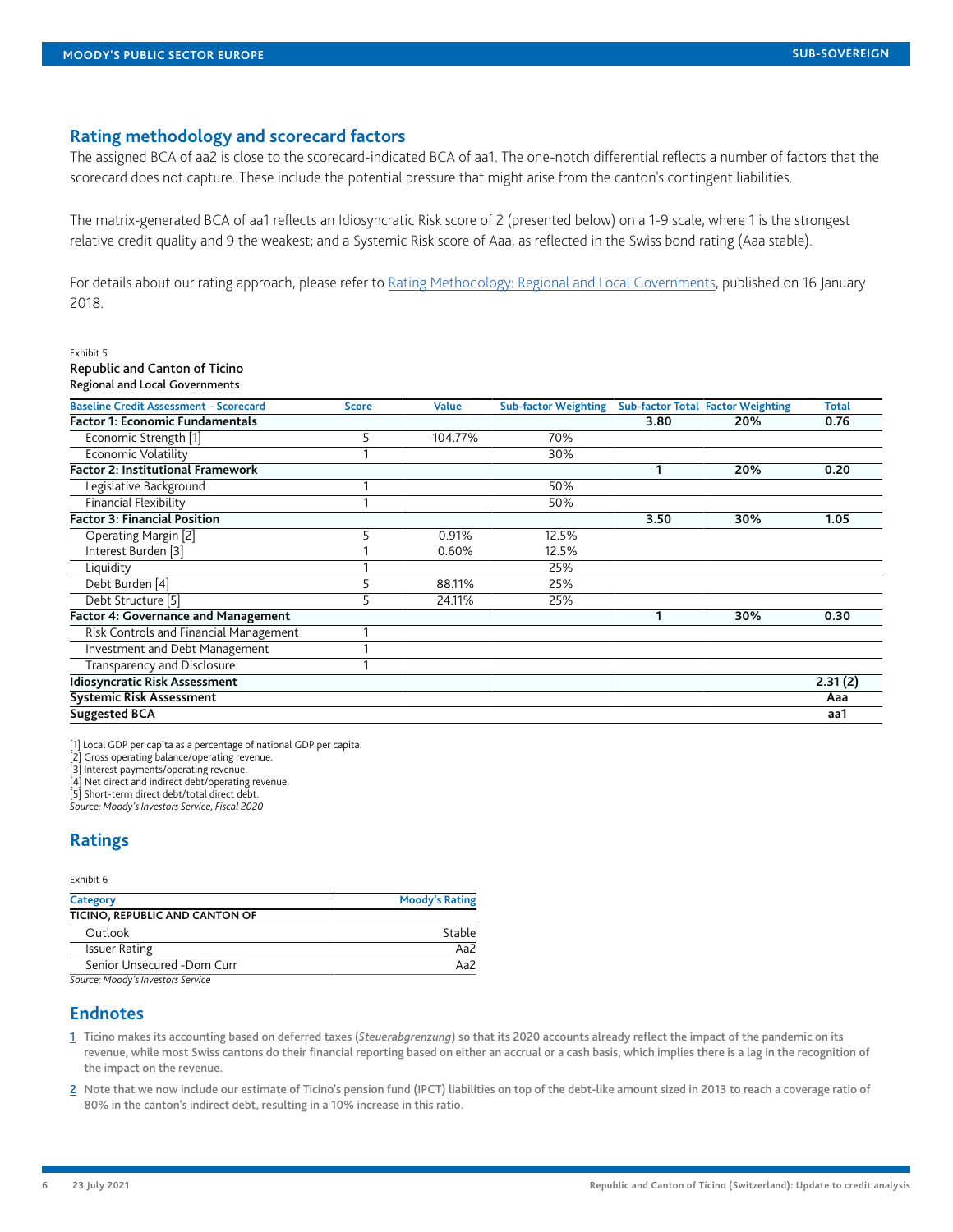© 2021 Moody's Corporation, Moody's Investors Service, Inc., Moody's Analytics, Inc. and/or their licensors and affiliates (collectively, "MOODY'S"). All rights reserved.

**CREDIT RATINGS ISSUED BY MOODY'S CREDIT RATINGS AFFILIATES ARE THEIR CURRENT OPINIONS OF THE RELATIVE FUTURE CREDIT RISK OF ENTITIES, CREDIT COMMITMENTS, OR DEBT OR DEBT-LIKE SECURITIES, AND MATERIALS, PRODUCTS, SERVICES AND INFORMATION PUBLISHED BY MOODY'S (COLLECTIVELY, "PUBLICATIONS") MAY INCLUDE SUCH CURRENT OPINIONS. MOODY'S DEFINES CREDIT RISK AS THE RISK THAT AN ENTITY MAY NOT MEET ITS CONTRACTUAL FINANCIAL OBLIGATIONS AS THEY COME DUE AND ANY ESTIMATED FINANCIAL LOSS IN THE EVENT OF DEFAULT OR IMPAIRMENT. SEE APPLICABLE MOODY'S RATING SYMBOLS AND DEFINITIONS PUBLICATION FOR INFORMATION ON THE TYPES OF CONTRACTUAL FINANCIAL OBLIGATIONS ADDRESSED BY MOODY'S CREDIT RATINGS. CREDIT RATINGS DO NOT ADDRESS ANY OTHER RISK, INCLUDING BUT NOT LIMITED TO: LIQUIDITY RISK, MARKET VALUE RISK, OR PRICE VOLATILITY. CREDIT RATINGS, NON-CREDIT ASSESSMENTS ("ASSESSMENTS"), AND OTHER OPINIONS INCLUDED IN MOODY'S PUBLICATIONS ARE NOT STATEMENTS OF CURRENT OR HISTORICAL FACT. MOODY'S PUBLICATIONS MAY ALSO INCLUDE QUANTITATIVE MODEL-BASED ESTIMATES OF CREDIT RISK AND RELATED OPINIONS OR COMMENTARY PUBLISHED BY MOODY'S ANALYTICS, INC. AND/OR ITS AFFILIATES. MOODY'S CREDIT RATINGS, ASSESSMENTS, OTHER OPINIONS AND PUBLICATIONS DO NOT CONSTITUTE OR PROVIDE INVESTMENT OR FINANCIAL ADVICE, AND MOODY'S CREDIT RATINGS, ASSESSMENTS, OTHER OPINIONS AND PUBLICATIONS ARE NOT AND DO NOT PROVIDE RECOMMENDATIONS TO PURCHASE, SELL, OR HOLD PARTICULAR SECURITIES. MOODY'S CREDIT RATINGS, ASSESSMENTS, OTHER OPINIONS AND PUBLICATIONS DO NOT COMMENT ON THE SUITABILITY OF AN INVESTMENT FOR ANY PARTICULAR INVESTOR. MOODY'S ISSUES ITS CREDIT RATINGS, ASSESSMENTS AND OTHER OPINIONS AND PUBLISHES ITS PUBLICATIONS WITH THE EXPECTATION AND UNDERSTANDING THAT EACH INVESTOR WILL, WITH DUE CARE, MAKE ITS OWN STUDY AND EVALUATION OF EACH SECURITY THAT IS UNDER CONSIDERATION FOR PURCHASE, HOLDING, OR SALE.**

MOODY'S CREDIT RATINGS, ASSESSMENTS, OTHER OPINIONS, AND PUBLICATIONS ARE NOT INTENDED FOR USE BY RETAIL INVESTORS AND IT WOULD BE RECKLESS AND INAPPROPRIATE FOR RETAIL INVESTORS TO USE MOODY'S CREDIT RATINGS, ASSESSMENTS, OTHER OPINIONS OR PUBLICATIONS WHEN MAKING AN INVESTMENT DECISION. IF IN DOUBT YOU SHOULD CONTACT YOUR FINANCIAL OR OTHER PROFESSIONAL ADVISER.

ALL INFORMATION CONTAINED HEREIN IS PROTECTED BY LAW, INCLUDING BUT NOT LIMITED TO, COPYRIGHT LAW, AND NONE OF SUCH INFORMATION MAY BE COPIED OR OTHERWISE REPRODUCED, REPACKAGED, FURTHER TRANSMITTED, TRANSFERRED, DISSEMINATED, REDISTRIBUTED OR RESOLD, OR STORED FOR SUBSEQUENT USE FOR ANY SUCH PURPOSE, IN WHOLE OR IN PART, IN ANY FORM OR MANNER OR BY ANY MEANS WHATSOEVER, BY ANY PERSON WITHOUT MOODY'S PRIOR WRITTEN CONSENT.

MOODY'S CREDIT RATINGS, ASSESSMENTS, OTHER OPINIONS AND PUBLICATIONS ARE NOT INTENDED FOR USE BY ANY PERSON AS A BENCHMARK AS THAT TERM IS DEFINED FOR REGULATORY PURPOSES AND MUST NOT BE USED IN ANY WAY THAT COULD RESULT IN THEM BEING CONSIDERED A BENCHMARK.

All information contained herein is obtained by MOODY'S from sources believed by it to be accurate and reliable. Because of the possibility of human or mechanical error as well as other factors, however, all information contained herein is provided "AS IS" without warranty of any kind. MOODY'S adopts all necessary measures so that the information it uses in assigning a credit rating is of sufficient quality and from sources MOODY'S considers to be reliable including, when appropriate, independent third-party sources. However, MOODY'S is not an auditor and cannot in every instance independently verify or validate information received in the rating process or in preparing its Publications.

To the extent permitted by law, MOODY'S and its directors, officers, employees, agents, representatives, licensors and suppliers disclaim liability to any person or entity for any indirect, special, consequential, or incidental losses or damages whatsoever arising from or in connection with the information contained herein or the use of or inability to use any such information, even if MOODY'S or any of its directors, officers, employees, agents, representatives, licensors or suppliers is advised in advance of the possibility of such losses or damages, including but not limited to: (a) any loss of present or prospective profits or (b) any loss or damage arising where the relevant financial instrument is not the subject of a particular credit rating assigned by MOODY'S.

.<br>To the extent permitted by law, MOODY'S and its directors, officers, employees, agents, representatives, licensors and suppliers disclaim liability for any direct or compensatory losses or damages caused to any person or entity, including but not limited to by any negligence (but excluding fraud, willful misconduct or any other type of liability that, for the avoidance of doubt, by law cannot be excluded) on the part of, or any contingency within or beyond the control of, MOODY'S or any of its directors, officers, employees, agents, representatives, licensors or suppliers, arising from or in connection with the information contained herein or the use of or inability to use any such information.

NO WARRANTY, EXPRESS OR IMPLIED, AS TO THE ACCURACY, TIMELINESS, COMPLETENESS, MERCHANTABILITY OR FITNESS FOR ANY PARTICULAR PURPOSE OF ANY CREDIT RATING, ASSESSMENT, OTHER OPINION OR INFORMATION IS GIVEN OR MADE BY MOODY'S IN ANY FORM OR MANNER WHATSOEVER.

Moody's Investors Service, Inc., a wholly-owned credit rating agency subsidiary of Moody's Corporation ("MCO"), hereby discloses that most issuers of debt securities (including corporate and municipal bonds, debentures, notes and commercial paper) and preferred stock rated by Moody's Investors Service, Inc. have, prior to assignment of any credit rating, agreed to pay to Moody's Investors Service, Inc. for credit ratings opinions and services rendered by it fees ranging from \$1,000 to approximately \$5,000,000. MCO and Moody's Investors Service also maintain policies and procedures to address the independence of Moody's Investors Service credit ratings and credit rating processes. Information regarding certain affiliations that may exist between directors of MCO and rated entities, and between entities who hold credit ratings from Moody's Investors Service and have also publicly reported to the SEC an ownership interest in MCO of more than 5%, is posted annually at [www.moodys.com](http://www.moodys.com) under the heading "Investor Relations - Corporate Governance -Director and Shareholder Affiliation Policy."

Additional terms for Australia only: Any publication into Australia of this document is pursuant to the Australian Financial Services License of MOODY'S affiliate, Moody's Investors Service Pty Limited ABN 61 003 399 657AFSL 336969 and/or Moody's Analytics Australia Pty Ltd ABN 94 105 136 972 AFSL 383569 (as applicable). This document is intended to be provided only to "wholesale clients" within the meaning of section 761G of the Corporations Act 2001. By continuing to access this document from within Australia, you represent to MOODY'S that you are, or are accessing the document as a representative of, a "wholesale client" and that neither you nor the entity you represent will directly or indirectly disseminate this document or its contents to "retail clients" within the meaning of section 761G of the Corporations Act 2001. MOODY'S credit rating is an opinion as to the creditworthiness of a debt obligation of the issuer, not on the equity securities of the issuer or any form of security that is available to retail investors.

Additional terms for Japan only: Moody's Japan K.K. ("MJKK") is a wholly-owned credit rating agency subsidiary of Moody's Group Japan G.K., which is wholly-owned by Moody's Overseas Holdings Inc., a wholly-owned subsidiary of MCO. Moody's SF Japan K.K. ("MSFJ") is a wholly-owned credit rating agency subsidiary of MJKK. MSFJ is not a Nationally Recognized Statistical Rating Organization ("NRSRO"). Therefore, credit ratings assigned by MSFJ are Non-NRSRO Credit Ratings. Non-NRSRO Credit Ratings are assigned by an entity that is not a NRSRO and, consequently, the rated obligation will not qualify for certain types of treatment under U.S. laws. MJKK and MSFJ are credit rating agencies registered with the Japan Financial Services Agency and their registration numbers are FSA Commissioner (Ratings) No. 2 and 3 respectively.

MJKK or MSFJ (as applicable) hereby disclose that most issuers of debt securities (including corporate and municipal bonds, debentures, notes and commercial paper) and preferred stock rated by MJKK or MSFJ (as applicable) have, prior to assignment of any credit rating, agreed to pay to MJKK or MSFJ (as applicable) for credit ratings opinions and services rendered by it fees ranging from JPY125,000 to approximately JPY550,000,000.

MJKK and MSFJ also maintain policies and procedures to address Japanese regulatory requirements.

REPORT NUMBER **1290341**